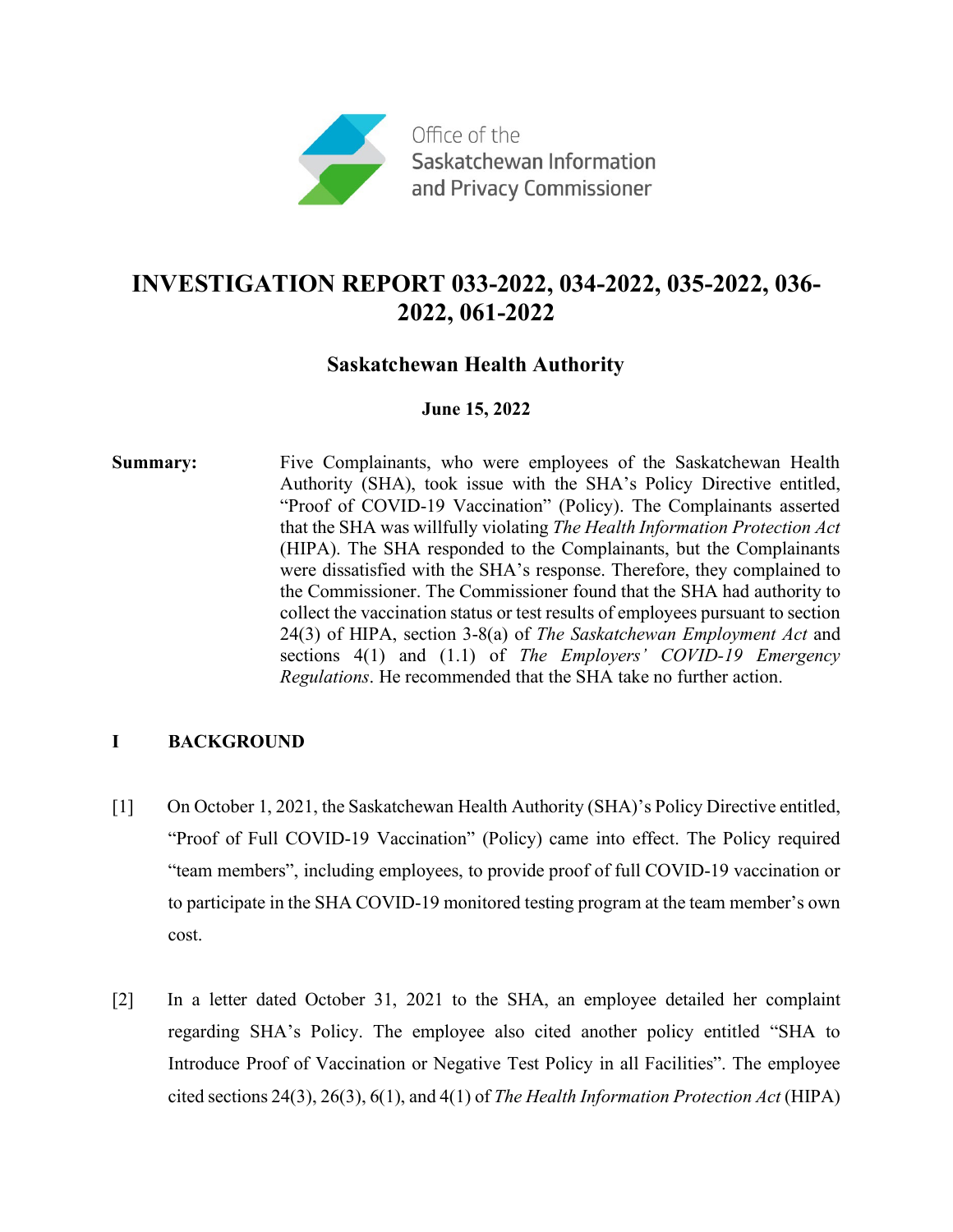and asserted there was a conflict between HIPA and *The Employers' COVID-19 Emergency Regulations* (Emergency Regulations) and argued that HIPA prevailed. The employee asserted that the SHA's Policy was coercive and that SHA's Policy was a "clear violation of HIPA by SHA".

[3] Then, the SHA received another five letters from five separate employees (Complainants) (These five Complainants includes the individual who sent the letter dated October 29, 2021 described above.) Two of the five letters were dated November 29, 2021 and the remaining three were dated November 30, 2021. With the exception of the employees' names and addresses, the contents of the letters were identical. The Complainants listed several members of the SHA's executive leadership team who they believed to have violated HIPA. Then, the letters said:

> I am reporting all of the aforementioned individuals of willfully violating HIPA. The violation of HIPA being reported today is section 6(1)(d): obtaining voluntary consent with coercion.

[4] Next, at length, the Complainants described how the SHA was obtaining employee consent through coercive means, which was in violation of section  $6(1)(d)$  of HIPA. The Complainant went on to quote the offence provisions in section 64 of HIPA. They concluded as follows:

> In my final plea and summation to you: Section  $6(1)(d)$  of HIPA has clearly been violated by SHA and the individuals enforcing this Policy Directive, with willful neglect of this section of HIPA. This constitutes a serious intentional breach/violation of the terms of The Act and is subject to mandatory penalties under willful neglect of the terms and the applicable offences. I trust that you will take remedial action and impose sanctions accordingly.

[5] The SHA responded to four of the five Complainants. Three of the five Complainants received the following response by email on December 8, 2021:

> We have received your email and appreciate your concerns with the Proof of Full COVID-19 Vaccination Policy Directive and the changes made to the SHA Privacy & Confidentiality Policy.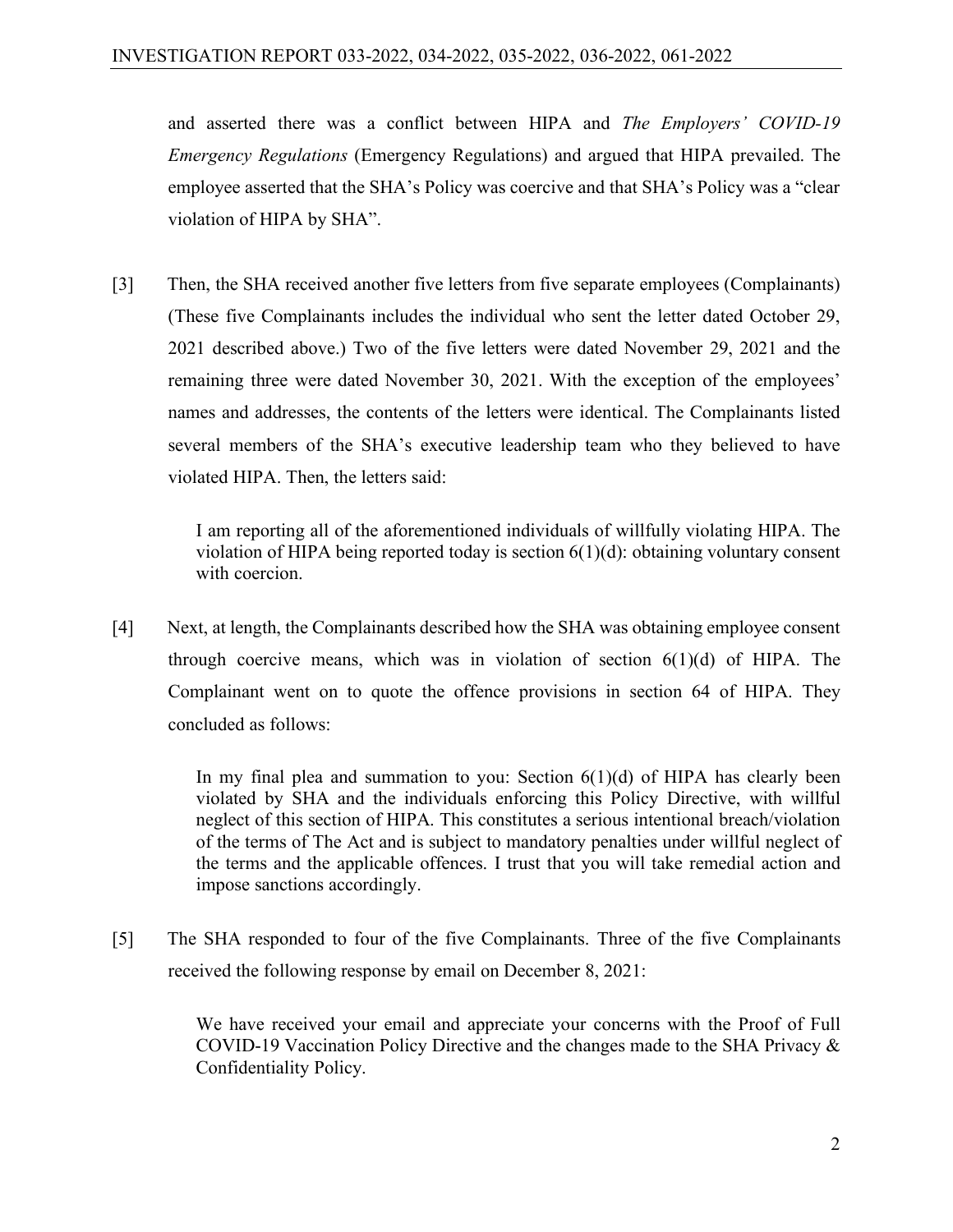It is important to keep in mind that the Proof of Full COVID-19 Vaccination program is voluntary for our team members. This program allows two options:

- provide proof of full COVID-19 vaccination, or
- participate in the SHA COVID-19 Monitored Testing Program (MTP).

Further, SHA staff who do not provide proof of full COVID-19 vaccination may request an accommodation via the process highlighted on the Proof of Full COVID-19 Vaccination policy directive intranet page.

The SHA is required by Occupational Health and Safety Regulations, 2020 to protect the health, safety and welfare of all SHA team members. Furthermore, as the province's healthcare provider, we are committed to doing everything we can to keep our patients, residents and families safe. The vaccination program is integral to ensuring that the SHA meets these obligations. The program is designed to collect the least amount of information necessary to meet its objective, the information collected will only be shared with be those that need to know for the purpose of administering and enforcing the policy directive, and the information collected will be securely stored and destroyed as soon as it is no longer required.

With respect to your concerns regarding the vaccination program and The Health Information Protection Act ("HIPA"), it is important to understand that the SHA will not be accessing the vaccination status of its team members as trustee of that information. Rather, as employer / facility operator*,* the SHA is requesting that team members participate in the vaccination program and share their vaccination information. Team members who choose not to share their vaccination status can opt to participate in the testing program. The SHA will not access the vaccination status of team members who choose not to share that information.

In response to your question about the SHA Privacy & Confidentiality Policy directive, we can advise that the policy directive was initially approved on December 4, 2017, which is the date of the SHA formation. In accordance with the SHA Policy Framework, the policy was recently moved from a policy directive to a policy. Minor changes, completely unrelated to the vaccination policy, were made to the policy on October 27, 2021. We direct you to the SHA Policy Framework (found here: [https://documentfinder.saskhealthauthority.ca/en/viewer?file=%2fmedia%2fPolicies](https://documentfinder.saskhealthauthority.ca/en/viewer?file=%2fmedia%2fPolicies%2fSHA%2fSHA%20Policy%20Framework.pdf#search=policy&phrase=false&pagemode=bookmarks) [%2fSHA%2fSHA%20Policy%20Framework.pdf#search=policy&phrase=false&page](https://documentfinder.saskhealthauthority.ca/en/viewer?file=%2fmedia%2fPolicies%2fSHA%2fSHA%20Policy%20Framework.pdf#search=policy&phrase=false&pagemode=bookmarks) [mode=bookmarks\)](https://documentfinder.saskhealthauthority.ca/en/viewer?file=%2fmedia%2fPolicies%2fSHA%2fSHA%20Policy%20Framework.pdf#search=policy&phrase=false&pagemode=bookmarks) which applies to all Saskatchewan Health Authority corporate and clinical policies and assists in creating organizational accountability by ensuring policies are up-to-date, regularly maintained and easily accessible.

We hope the information provided in this email will give you a better understanding of why the vaccination policy and these processes have been implemented, however, if you are still unsatisfied with the information regarding your privacy concerns, you can contact:

The Saskatchewan Privacy Commissioner's Office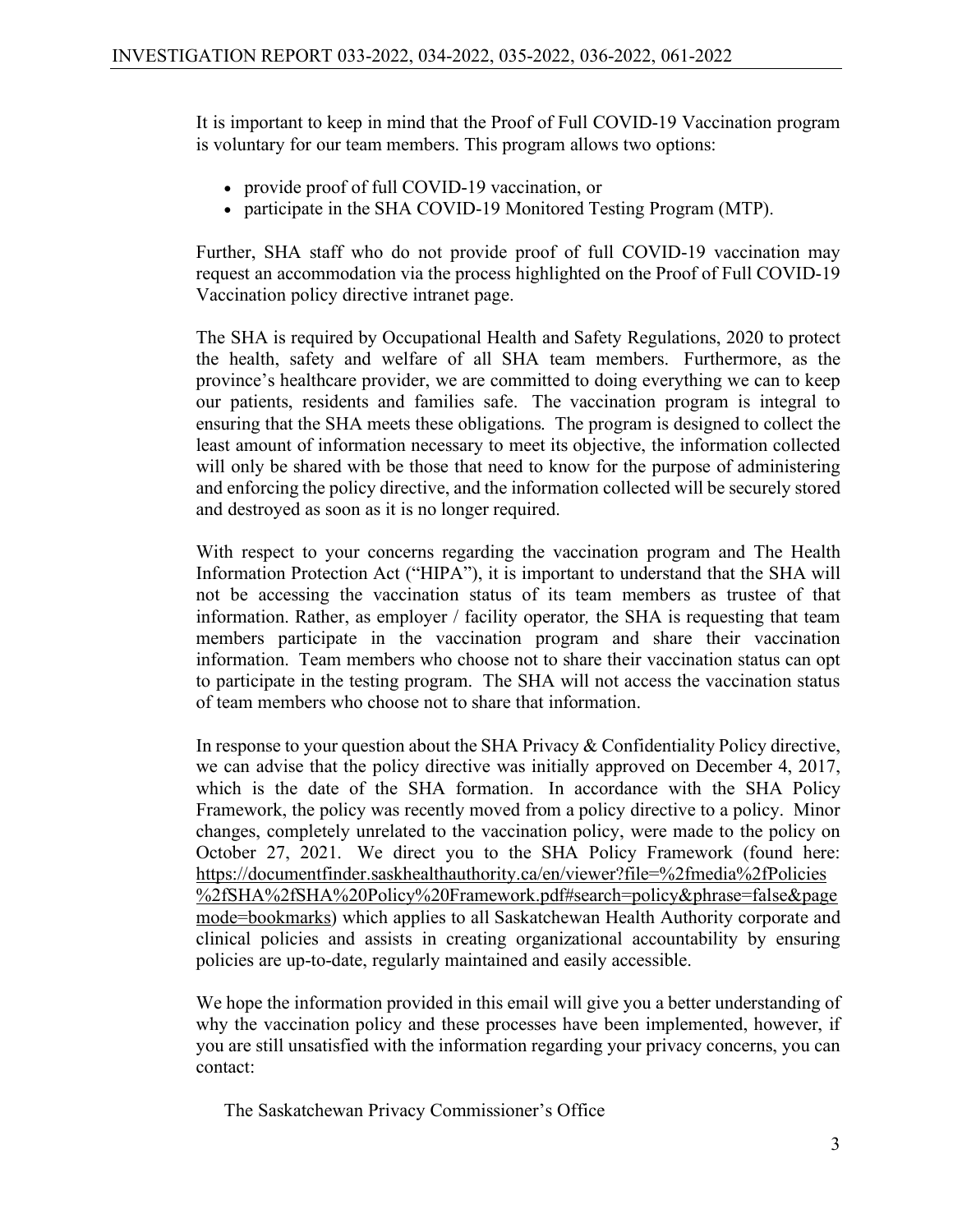#503-1801 Hamilton St. Regina, SK S4P 4B4 306-787-8350

- [6] The fourth Complainant who received a response from the SHA indicated that they had received an automated response from the SHA. The automated response indicated that the SHA received their email and that a typical response time for emails was two business days.
- [7] Then four of the five Complainants each responded to the SHA by letter. One of the letters was dated December 9, 2021, while the remaining three were dated December 10. The contents of the letters were identical.

Thank you for your response to the reported violation of HIPA in regards to the "Proof of Full COVID-19 Vaccination Policy Directive" (Policy Directive) implemented October 1, 2021 by the Saskatchewan Health Authority (SHA). **However, you have not addressed the violation of Part II, Section 6(1)(d) of HIPA: obtaining voluntary consent with coercion, as was clearly brought forward in great detail within my letter.**

[Emphasis in original]

- [8] The four Complainants expressed frustration at SHA's response. The four Complainants requested that the SHA address the Complainants' concern regarding section 6(1)(d) of HIPA.
- [9] On February 10, 2022, after not receiving a response from the SHA, the four Complainants requested that my office undertake an investigation. On March 1, 2022, the fifth Complainant requested that my office undertake an investigation.
- [10] Then, in letters dated March 7, 2022, the SHA responded to each of the five Complainants. The SHA's response was similar to the contents of its email dated December 8, 2021 to the Complainants. The following are paragraphs that appeared in the March 7, 2022 letter that did not appear in the SHA's email dated December 8, 2021 as follows: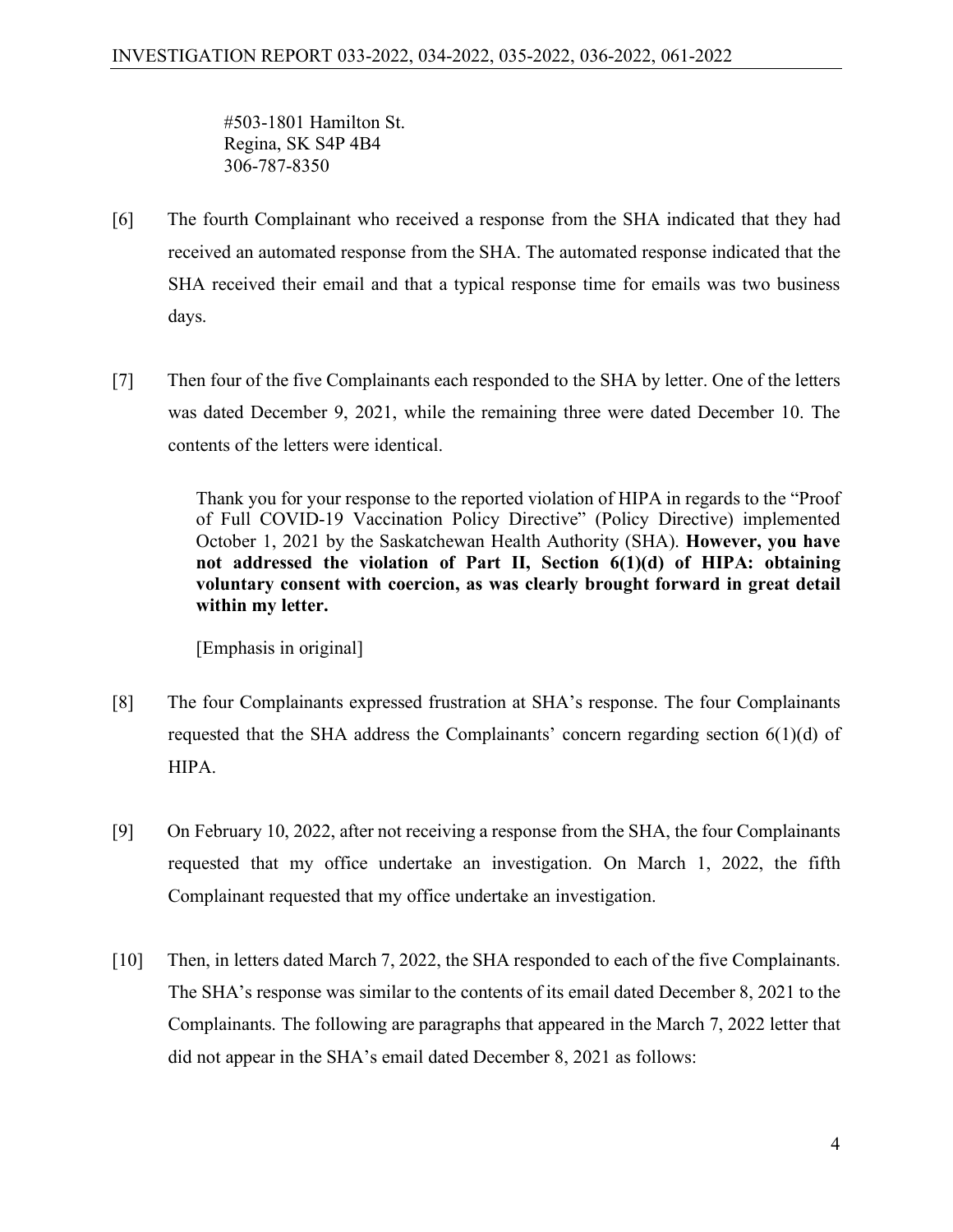The SHA is required to adhere to *The Saskatchewan Employment Act* and followed *The Employers' COVID-19 Emergency Regulations* (effective October 1, 2021). *The Saskatchewan Employment Act* requires the SHA to ensure the health, safety and welfare of its team members to the extent reasonably possible. *The Employers' COVID-19 Emergency Regulations* provided legal authority for the SHA to require employees to provide proof of vaccination or to provide a negative test at least every seven days before being allowed into the workplace. No one was required to be vaccinated or to provide proof of vaccination because the Policy Directive provided the option to be tested as described in *The Employers' COVID-19 Emergency Regulations*.

… Employers have the right to implement policies within the workplace and require employees to follow those policies. The fact that policies have compliance clauses including discipline measures for not following the policy is not coercion. Discipline clauses for not complying with policies are universally accepted as a standard policy implementation practice. To say a policy is coercive because it contains the potential for discipline would render all workplace rules as unenforceable.

The monitored testing program was also not coercive; it was an acceptable and reasonable option provided to employees who chose to not provide proof of full COVID-19 vaccination. Furthermore, the ability to implement this procedure was a reinforced requirement in *The Saskatchewan Employment Act* and followed The Employers' COVID-19 Emergency Regulations (effective October 1, 2021).

With respect to your concerns regarding the vaccination program and *The Health Information Protection Act* ("HIPA"), it is important to understand that the SHA was requesting, and was not forcibly requiring, that team members participate in the vaccination program and share their vaccination information. Team members who chose not to share their vaccination status could opt to participate in the testing program. The SHA did not provide access or acknowledge your vaccination status to your team members. The SHA protects individual's personal health information in accordance with the HIPA, and have numerous safeguards and Work Standards for the process. The Work Standards and Oversights are all available at the COVID Resource page.

[11] Each of the five Complainants indicated to my office that they were not satisfied with the SHA's response. Depending on when each of the Complainants indicated they were not satisfied with the SHA response, my office notified each Complainant and the SHA that it would be undertaking an investigation. On March 21, 2022, my office notified two of the Complainants and the SHA it would be undertaking an investigation. On March 22, my office notified one of the Complainants and the SHA that it would be undertaking an investigation. Finally, on April 6, 2022, my office notified two of the remaining Complainants and the SHA that it would be undertaking an investigation.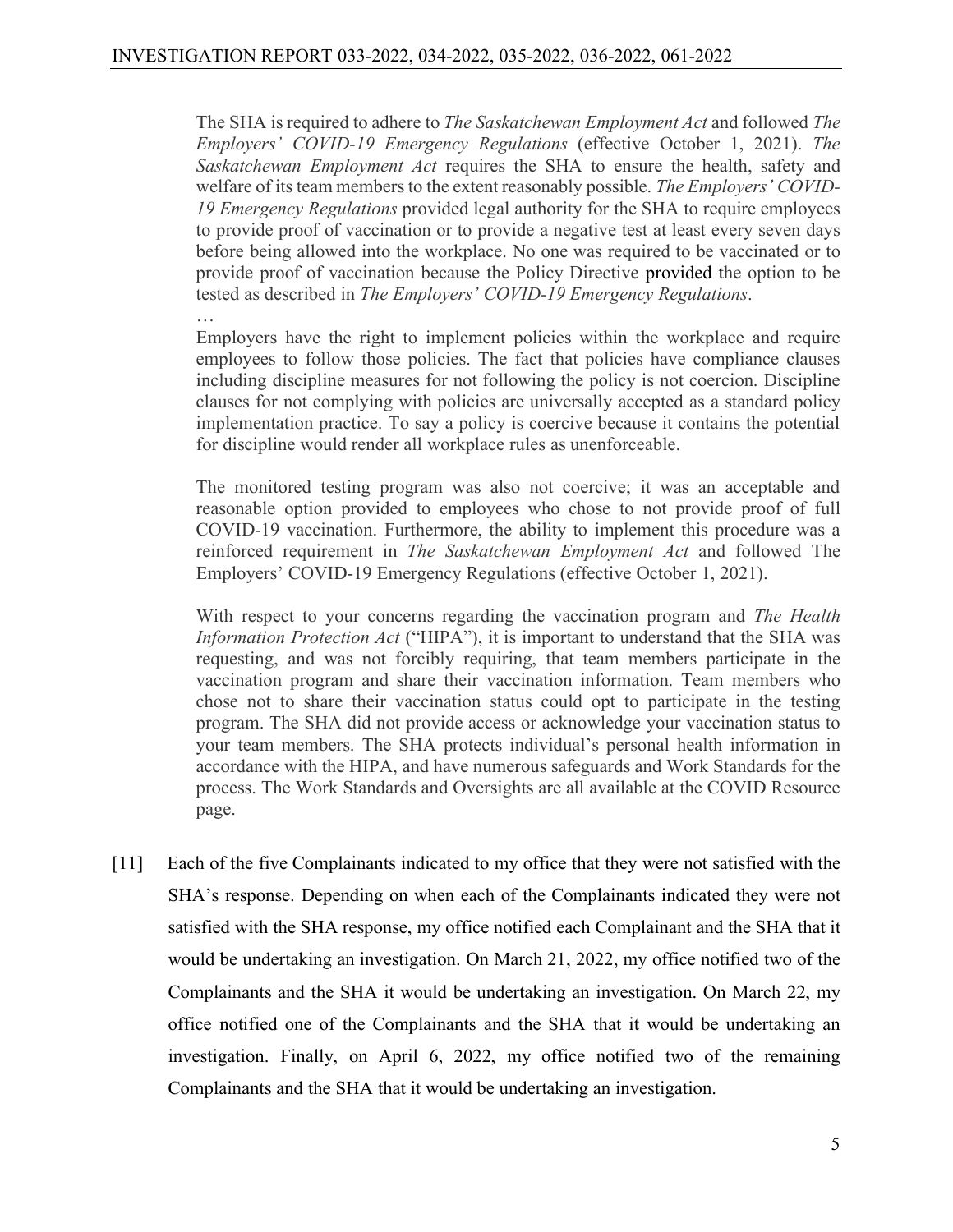### **II DISCUSSION OF THE ISSUES**

#### **1. Is HIPA engaged?**

- [12] HIPA is engaged when three elements are present: (1) personal health information, (2), a trustee, (3) the personal health information is in the custody or control of the trustee. If HIPA is engaged, then my office is able to determine if privacy breaches have occurred under HIPA. A privacy breach occurs when personal health information has been collected, used, and/or disclosed without authority under HIPA.
- [13] First, the personal health information is defined by section 2(m) of HIPA, which provides:

**2** In this Act:

...

(m) **"personal health information"** means, with respect to an individual, whether living or deceased:

(i) information with respect to the physical or mental health of the individual;

- [14] I find that a person's vaccination status or the results of tests for COVID-19 would qualify as "personal health information" as defined by section 2(m)(i) of HIPA.
- [15] Second, "trustee" is defined by section  $2(t)(ii)$  of HIPA as follows:

**2** In this Act:

...

...

(t) **"trustee"** means any of the following that have custody or control of personal health information:

- (ii) the provincial health authority or a health care organization;
- [16] The SHA qualifies as the "provincial health authority" as defined by section 1-2 of *The Provincial Health Authority Act*. I find that the SHA qualifies as a trustee as defined by section  $2(t)(ii)$  of HIPA.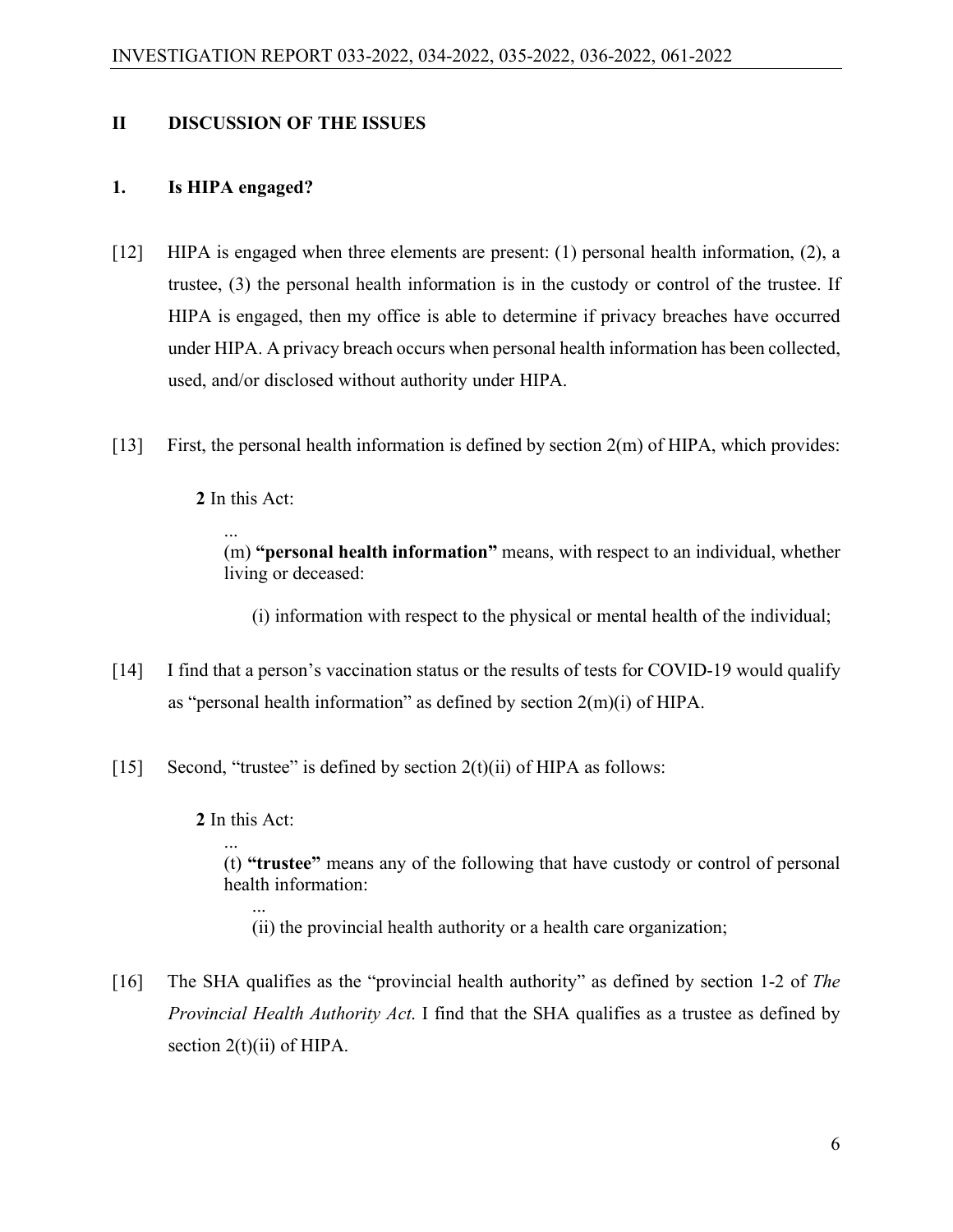- [17] Third, I must determine if the personal health information is in the custody or control of the SHA.
- [18] The Complainants are alleging that SHA's Policy is violating section 6(1)(d) of HIPA. There is no evidence that the SHA obtained any of the Complainants' vaccination status or results of tests for COVID-19. As such, I find that the Complainants' personal health information at issue is *not* in the custody or control of the SHA.
- [19] However, since the SHA was engaged in the practice of collecting personal health information in accordance with its Policy, I find that HIPA is engaged.

# **2. Did the SHA have authority under HIPA to collect the vaccination status or test results of employees?**

- [20] The Complainants alleged that SHA's Policy was in violation of section 6(1)(d) of HIPA. That is, the Complainants alleged that the SHA was obtaining consent to collect personal health information through coercive means.
- [21] Below is my analysis to determine if the SHA had authority under HIPA to collect the vaccination status or test results of employees.
- [22] I have found that a person's vaccination status or the results of tests for COVID-19 qualifies as "personal health information" as defined by section  $2(m)(i)$  of HIPA.
- [23] Section 24(3) of HIPA provides:

**24**(3) **Nothing in this Act** prohibits the collection of personal health information where that collection is authorized by another Act or by a regulation made pursuant to another Act.

[Emphasis added]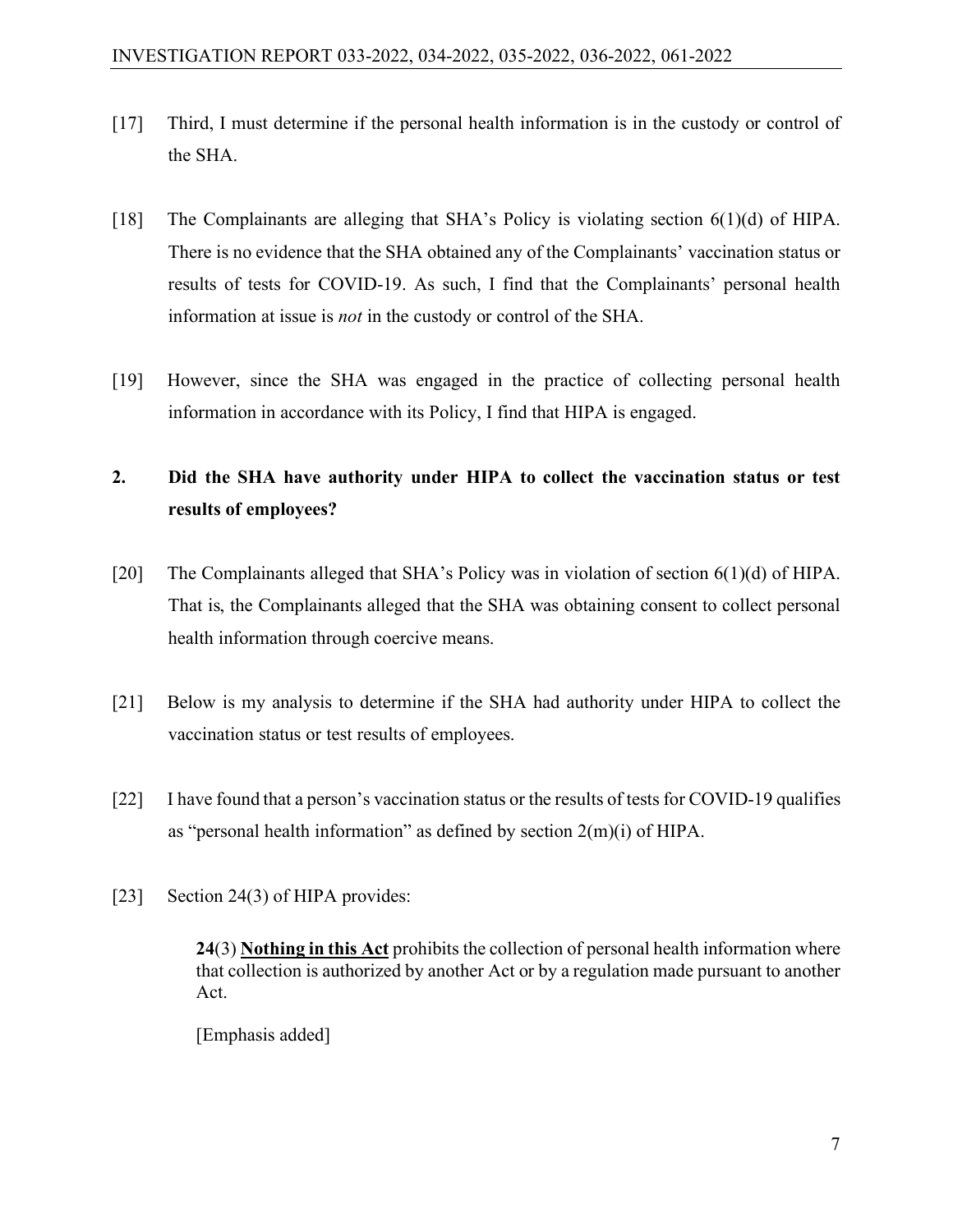[24] Based on section 24(3) of HIPA, I need to determine if there was another Act or regulation that authorized the collection of employees' personal health information. Section 3-8(a) of *The Saskatchewan Employment Act* provides:

**3‑8** Every employer shall:

(a) ensure, insofar as is reasonably practicable, the health, safety and welfare at work of all of the employer's workers;

[25] The Emergency Regulations came into effect on October 1, 2021, which applied to employers who were not a "public employer", pursuant to sections 2(2) and 3 of the Emergency Regulations:

> **2**(2) For the purposes of the definition of "public employer" in subsection (1), public employer does not include the following:

(a) the provincial health authority, an affiliate, a health care organization or the cancer agency as those terms are defined in *The Provincial Health Authority Act*, except eHealth Saskatchewan; …

**3** These regulations do not apply to a public employer.

[26] Sections 4(1) and (1.1) of the Emergency Regulations provided:

**4**(1) On and after October 1, 2021, an employer may, for the purposes of clause 3-8(a) of the Act, require all of its workers to comply with one of the following:

 $(a)$  to:

(i) be fully-vaccinated; and

(ii) if requested by the employer, provide satisfactory evidence to the employer in relation to the worker's vaccinations;

(b) to provide a valid negative COVID-19 test result to the employer at least every 7 days.

(1.1) If an employer requires its workers to comply with one of the requirements set out in subsection (1), the employer shall give each worker the option to comply with either clause (1)(a) or (b), but the worker must comply with at least one of those requirements within the period specified by the employer.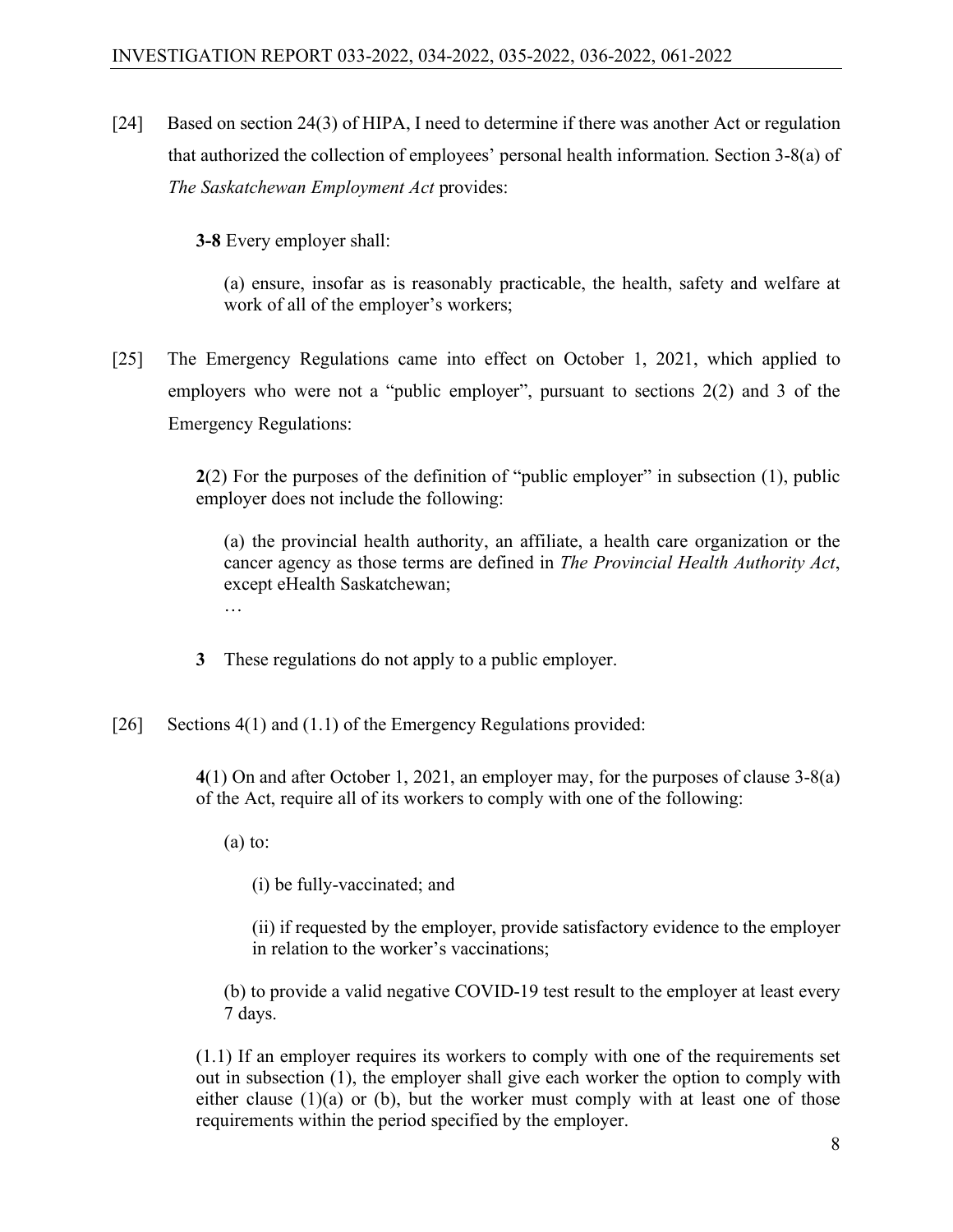- [27] Therefore, I find that the SHA had authority to collect the vaccination status or test results of employees pursuant to section 24(3) of HIPA, section 3-8(a) of *The Saskatchewan Employment Act* and sections 4(1) and (1.1) of the Emergency Regulations. In other words, the SHA was not obtaining consent through coercive means to collect personal health information simply because the SHA did not need consent. Section 24(3) of HIPA is sufficient authority under HIPA for the SHA to have collected personal health information for the purpose of SHA's Policy. Further, since the SHA did not need consent to collect personal health information, I do not need to consider section 6(1) of HIPA. Finally, since there is no conflict between HIPA and *The Saskatchewan Employment Act* and the Emergency Regulations, I do not need to consider section 4(1) of HIPA.
- [28] I note that the Emergency Regulations were repealed effective February 14, 2022. SHA's Policy expired on February 14, 2022. That is, it ceased the practice of collecting proof of full COVID-19 vaccination or COVID-19 test results on February 14, 2022.
- [29] In the course of my office's investigation, two of the five Complainants provided submissions to my office. The submissions were similar, but not identical. The two Complainants argued that section 26(3) of HIPA required that the SHA have consent to collect employees' personal health information and that section 6(1) of HIPA required that consent be given voluntarily and must not be obtained through coercion. They both argued that *The Saskatchewan Employment Act* and Emergency Regulations was inconsistent with HIPA and cited section 4(1) of HIPA that provides that HIPA would prevail:

…

There is clear conflict between the SEA legislation as amended and HIPA. As such, in all matters of conflict, HIPA prevails. The *Employers' COVID 19 Emergency Regulations* does not allow exemption of HIPA scrutiny and does not fall within the laws of subsection 4 (4).

Also important to note – the HIPA violations myself and other SHA employees have contested are in regards to CONSENT/COLLECTION of personal health information via appropriately required consent; NOT in regards to DISCLOSURE of personal health information by a health authority. These are two very different things. As such, section 26(3) of HIPA under restrictions of use states: *"Nothing in subsection (2) authorizes a trustee as an employer to use or obtain access to the personal health*